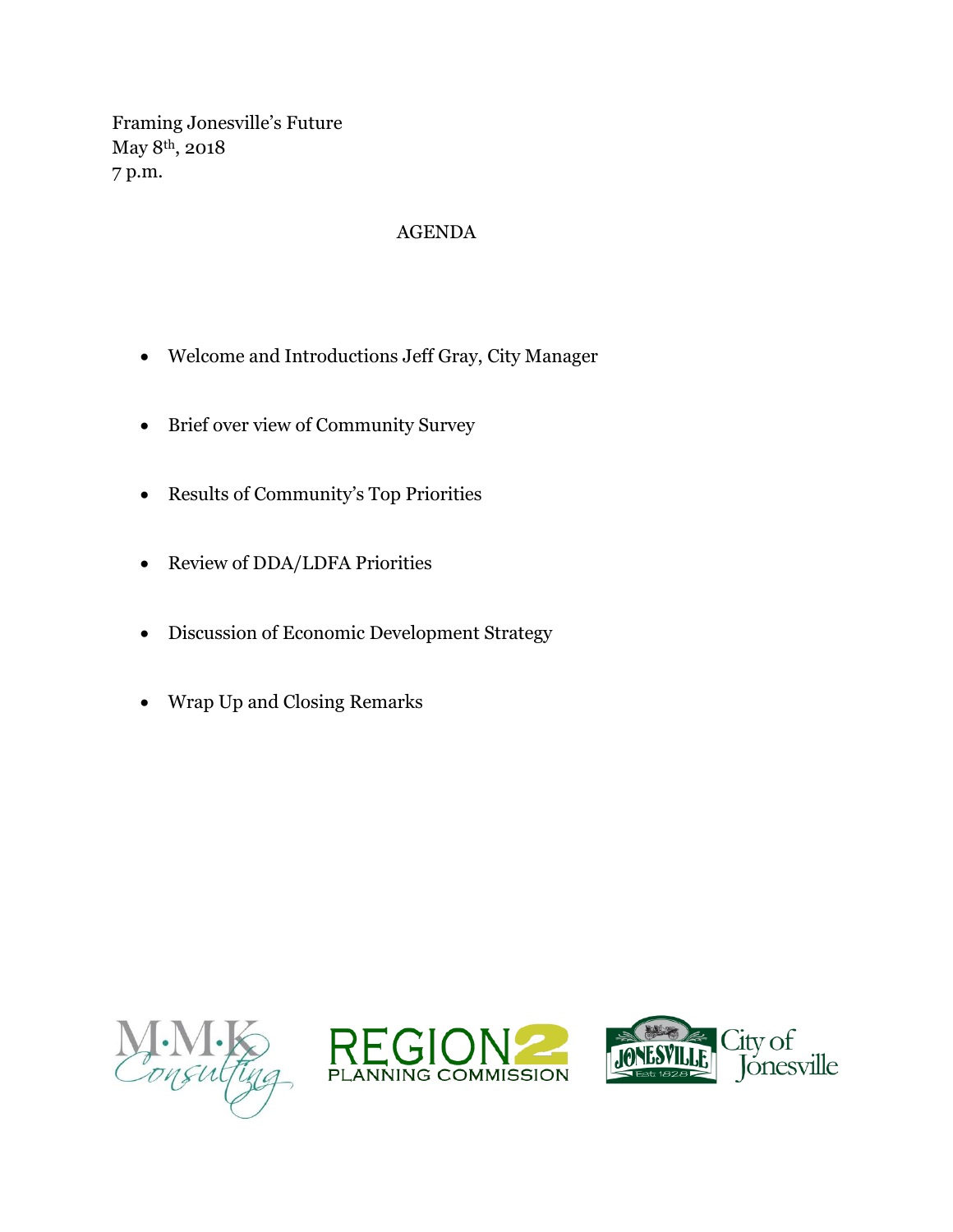Overview of the Community Survey

## Jonesville by the numbers

- Over 300 people took the survey
- Demographic information consistent with Census
- Jonesville households who took the survey





15 % response rate which is excellent. Usually these types of surveys are lucky get 5% response rate.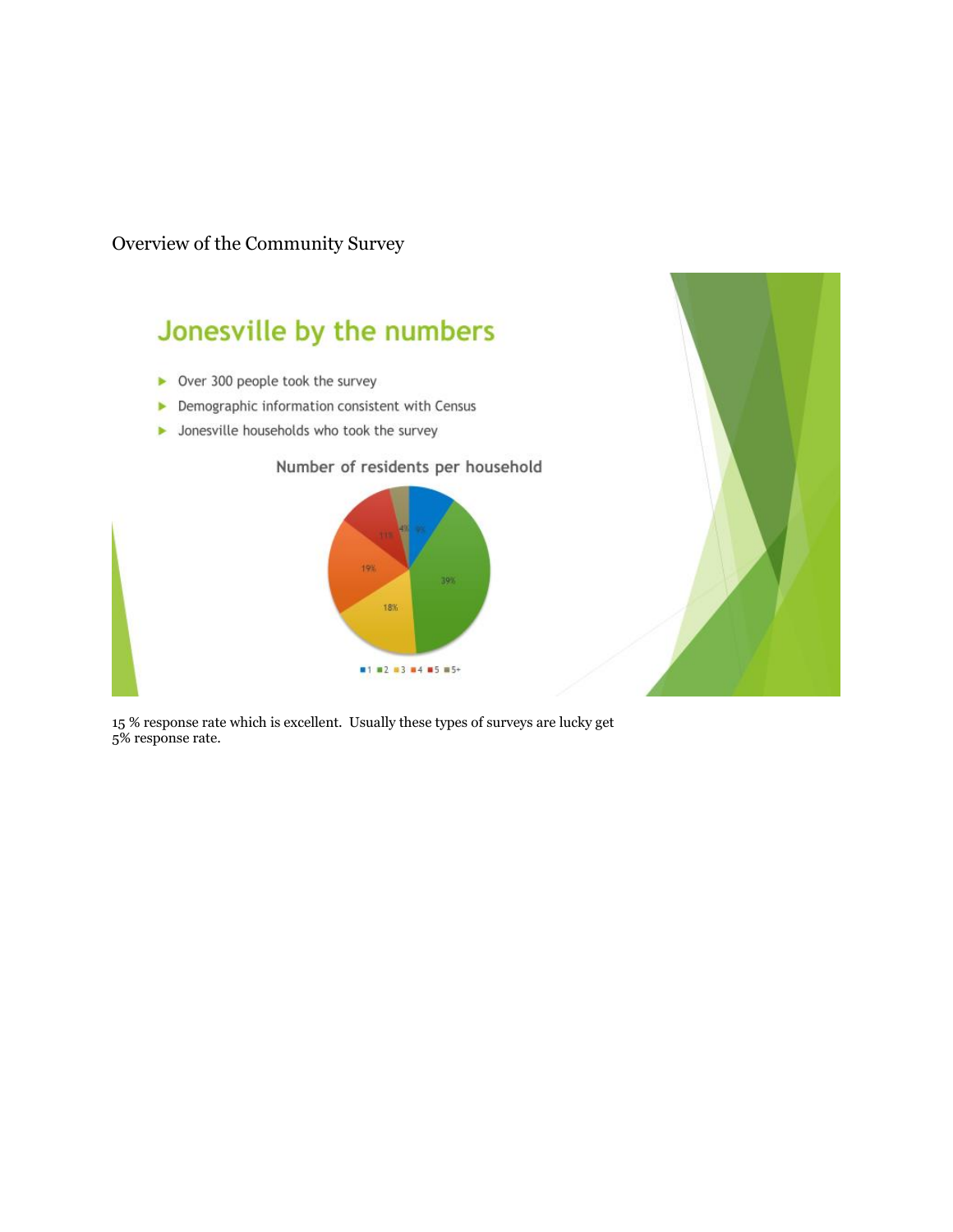





Silent generation-5, Boomers 73, Generation X 113, 64 millennials, and 4 were the iGeneration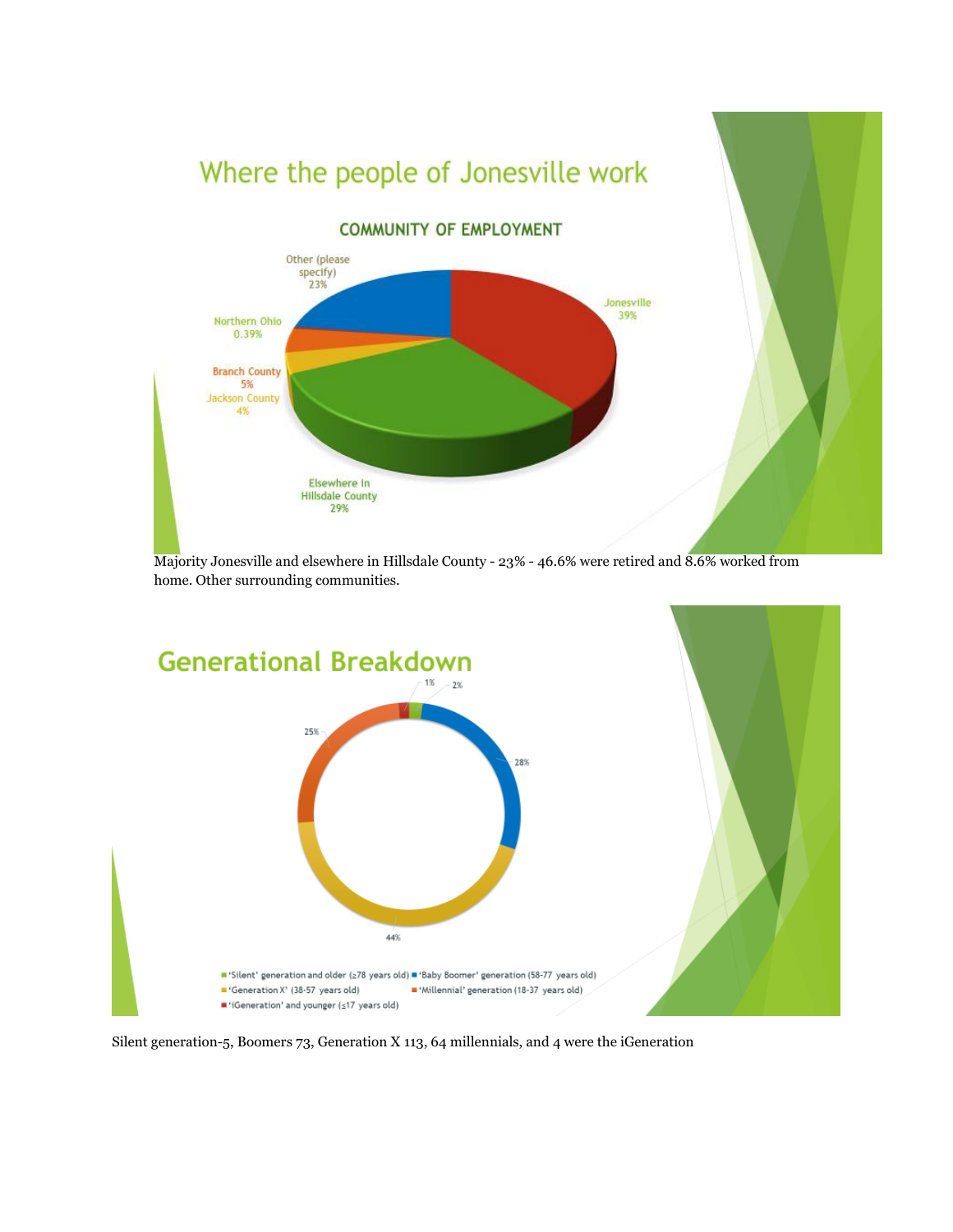## What else would you like to know?

- ▶ Overall, what is your opinion of Jonesville as a place to live? - 83% Favorable
- What didn't we ask that you would have liked to see?

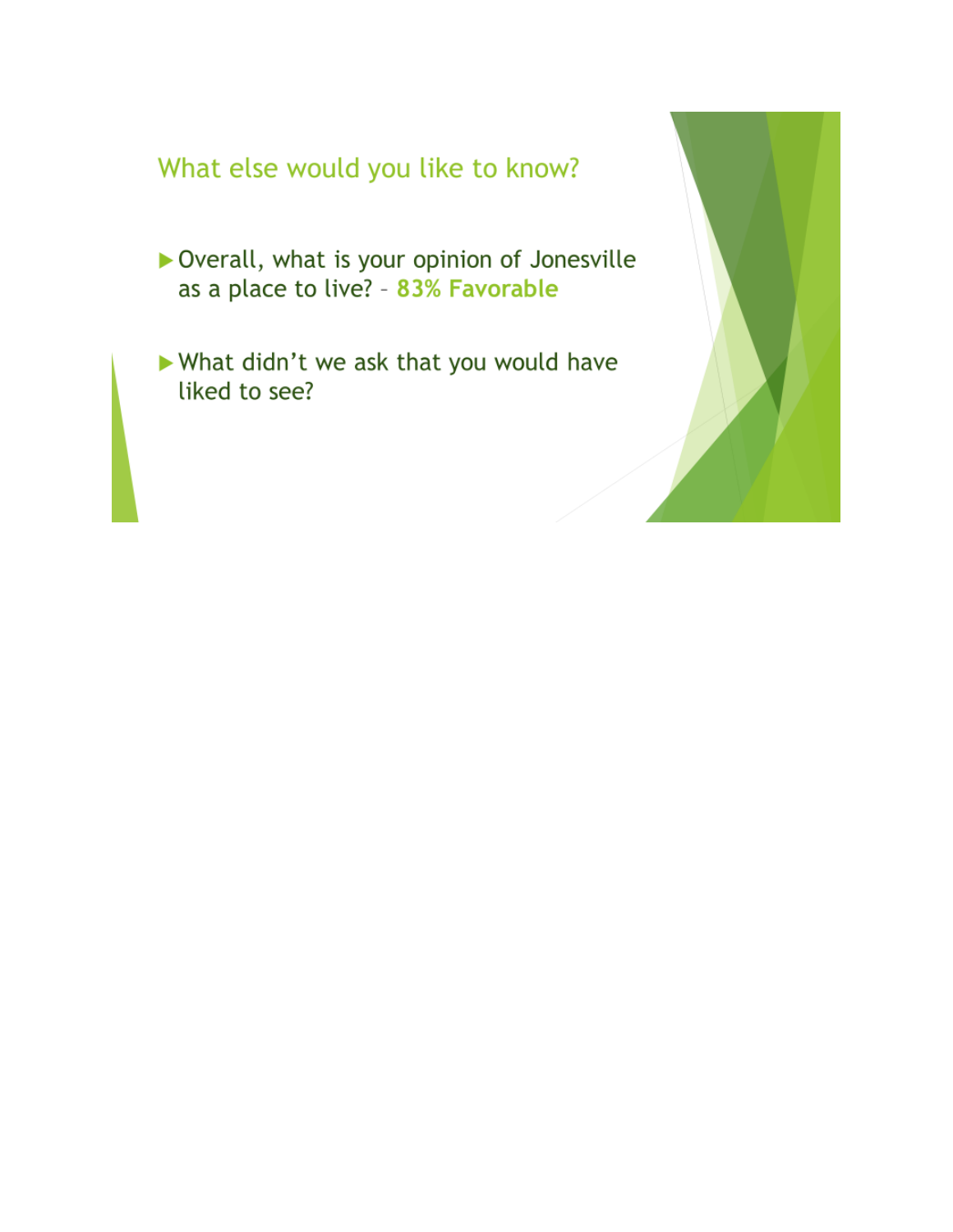Results of Community's Top Priorities – Top 5

*Klein Tool 45*

*Rec Center/Activities 23*

*Development of the St Joseph River as a Water Trail 21*

*Preservation of Historic Structures 15*

*Enhancement of Natural Resources 13*

Housing 12

Shops 12

Parking 7

Jobs 7

Industrial Park 7

Grocery Store 6

Walking Trails 6

Coffee/Tea 6

Dial a Ride Expansion 4

Sidewalks 4

Improve the appearance of M-99 Corridor 3

Utility + Tax Bill Payments 0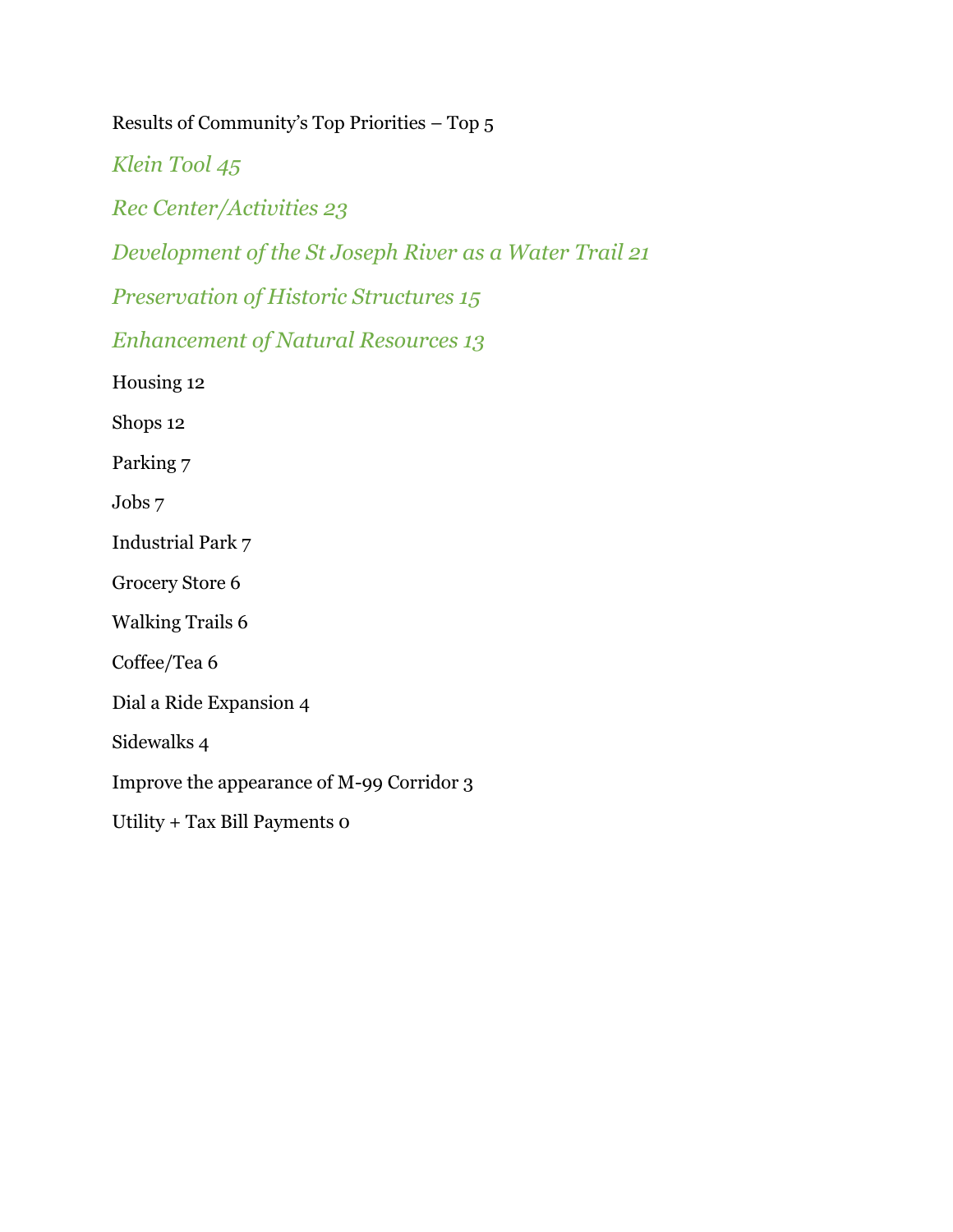Future Capital Projects – DDA and LDFA

Downtown Development Authority

- Klein Tool Reuse/Redevelopment Planning and Marketing
- 2019 MDOT Signal Modernization Project
- Chicago Street Streetscape
	- Tree Replacement
	- Brick and Sidewalk Maintenance
	- Light Pole Painting
- South Parking Lot Utility Burial/Lot Repaving
- M-99 Streetscape Enhancements/Lighting
- Directional Signage

Local Development Finance Authority

- Improved Broadband Internet
	- Fiber and/or Cable
	- Industrial Park and Beck Street Industries
- Gaige/Reading Traffic Circulation
	- Reading Ln Extension
	- Gaige Street Pavement Maintenance
- Industrial Park Expansion
	- Land Acquisition
	- Design and Planning
- Incentives Planning and Implementation